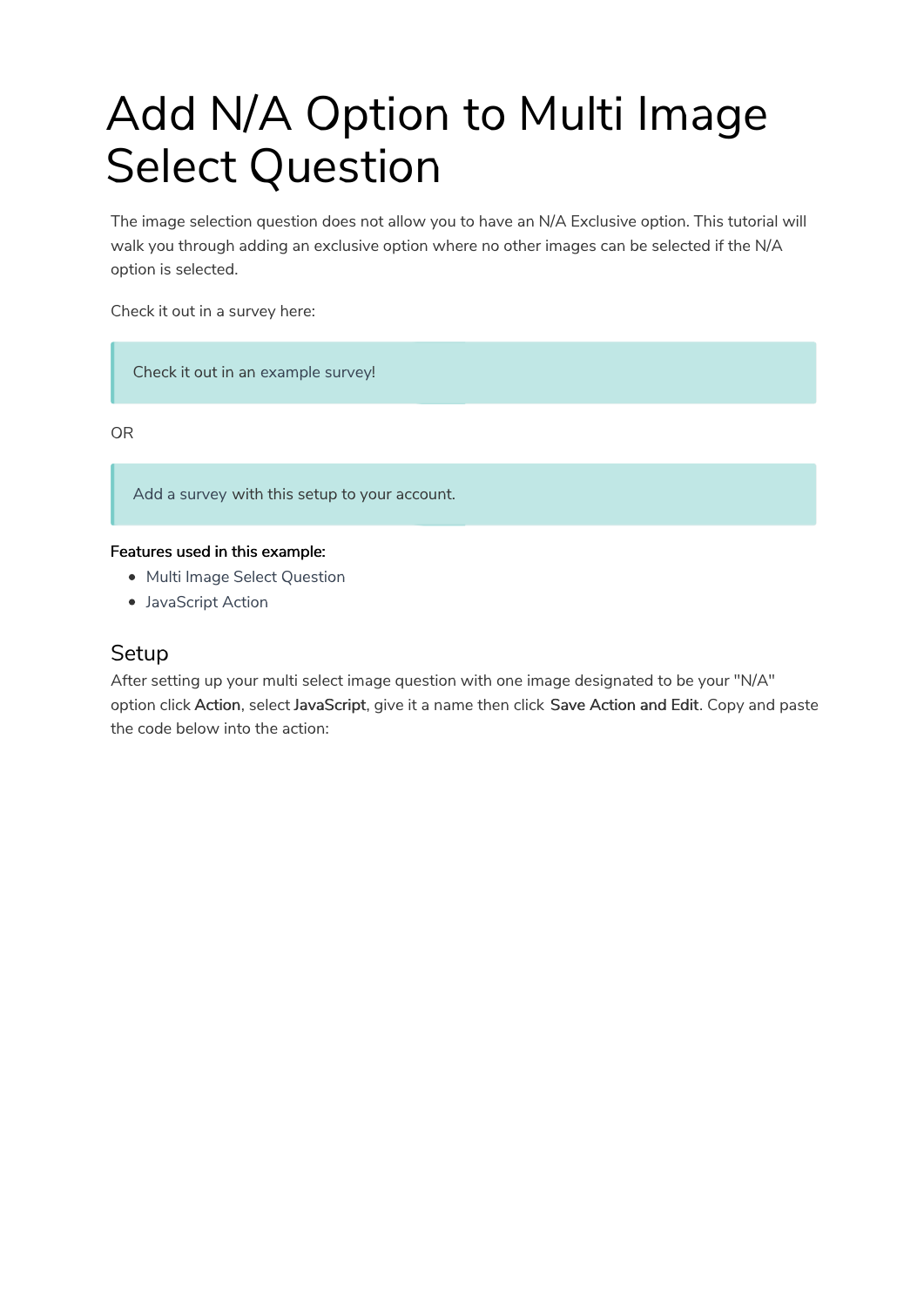```
jQuery(function($) {
  $(document).ready(function() {
     $(".sg-imageselect-item").click(function() {
       var find = 'N/A'; ///This must be changed in accordance with the title of the image you want to be exclusive
       var cur_clicked = $(this).find("img").attr("alt");
       var parent = $(this).parents('.sg-question-options');
       if ( cur_clicked.indexOf(find)!=-1 ) { // if they click 'None of these'
         // add class to hook the unique none of these button
         $(this).addClass("sg-none-of-these");
         // then uncheck and remove classes on all
         parent.find(".sg-imageselect-item").not($(".sg-none-of-these")).each(function() {
            $(this).find("input").attr("checked", false);
            //$(this).find("input").attr("disabled", "disabled");
            $(this).removeClass("sg-image-selected");
         });
         $(this).addClass("sg-image-selected");
          $(this).find("input").attr("checked", true);
       }else {
         // Item which isn't 'None of these' was clicked
         // and
         // If 'None of these' is ticked then untick it and uncheck it
         parent.find("input[title='"+find+"']").attr("checked", false);
         parent.find("input[title=""+find+""]").parent().parent().parent().parent().removeClass("sg-image-selected");
         parent.find(".sg-none-of-these input").attr("checked", false);
         parent.find(".sg-none-of-these").removeClass("sg-image-selected");
       }
     });
  }); // end ready
}); // end JQuery
```
After pasting the JavaScript, change the text in yellow to match the text of your image file. This will be set up in the Question Builder.